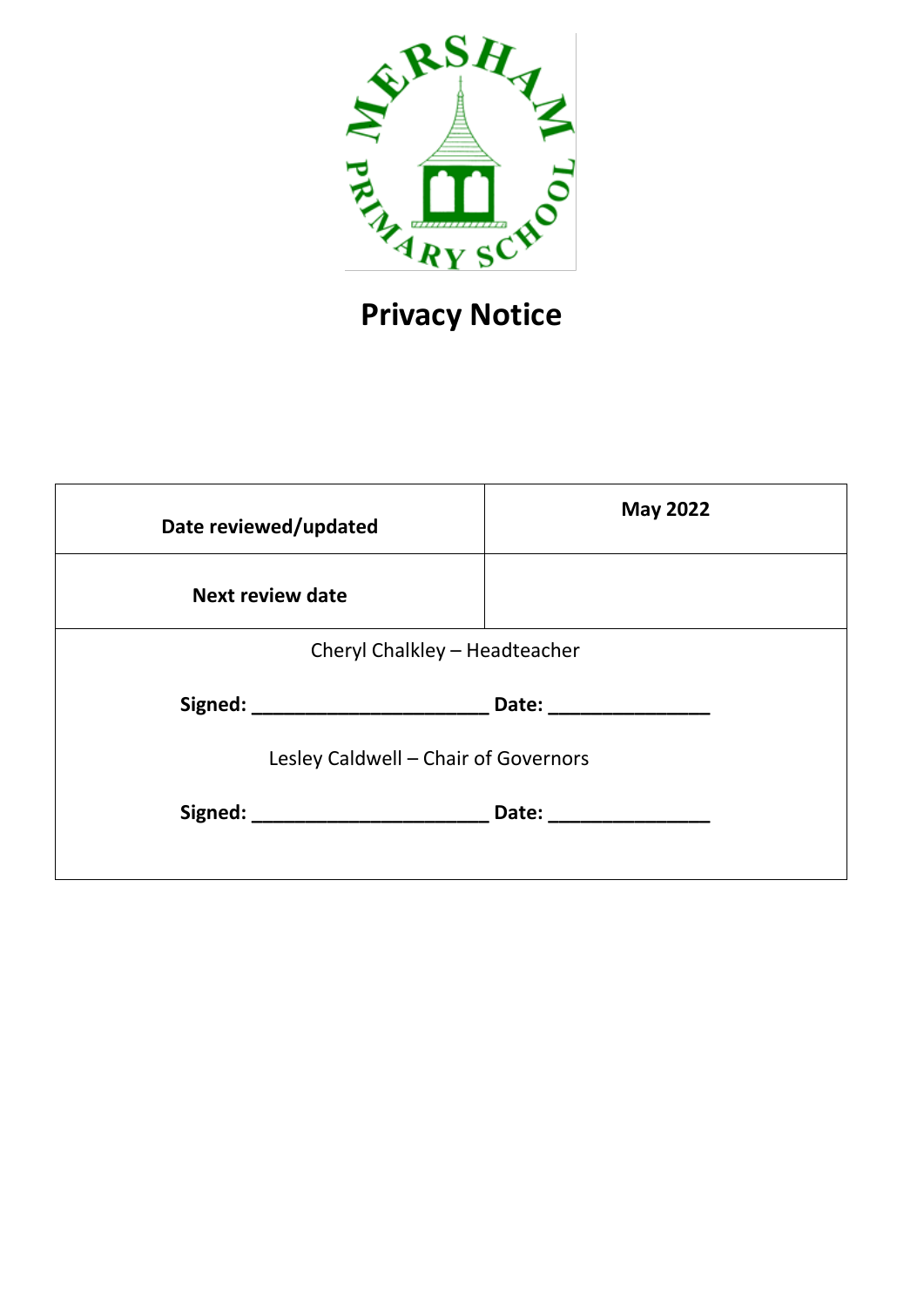### **Contents**

#### **Page no**

| <b>Privacy Notice (How we use pupil information)</b> |  |
|------------------------------------------------------|--|
| Requesting access to your personal data              |  |
| How the Government uses your data                    |  |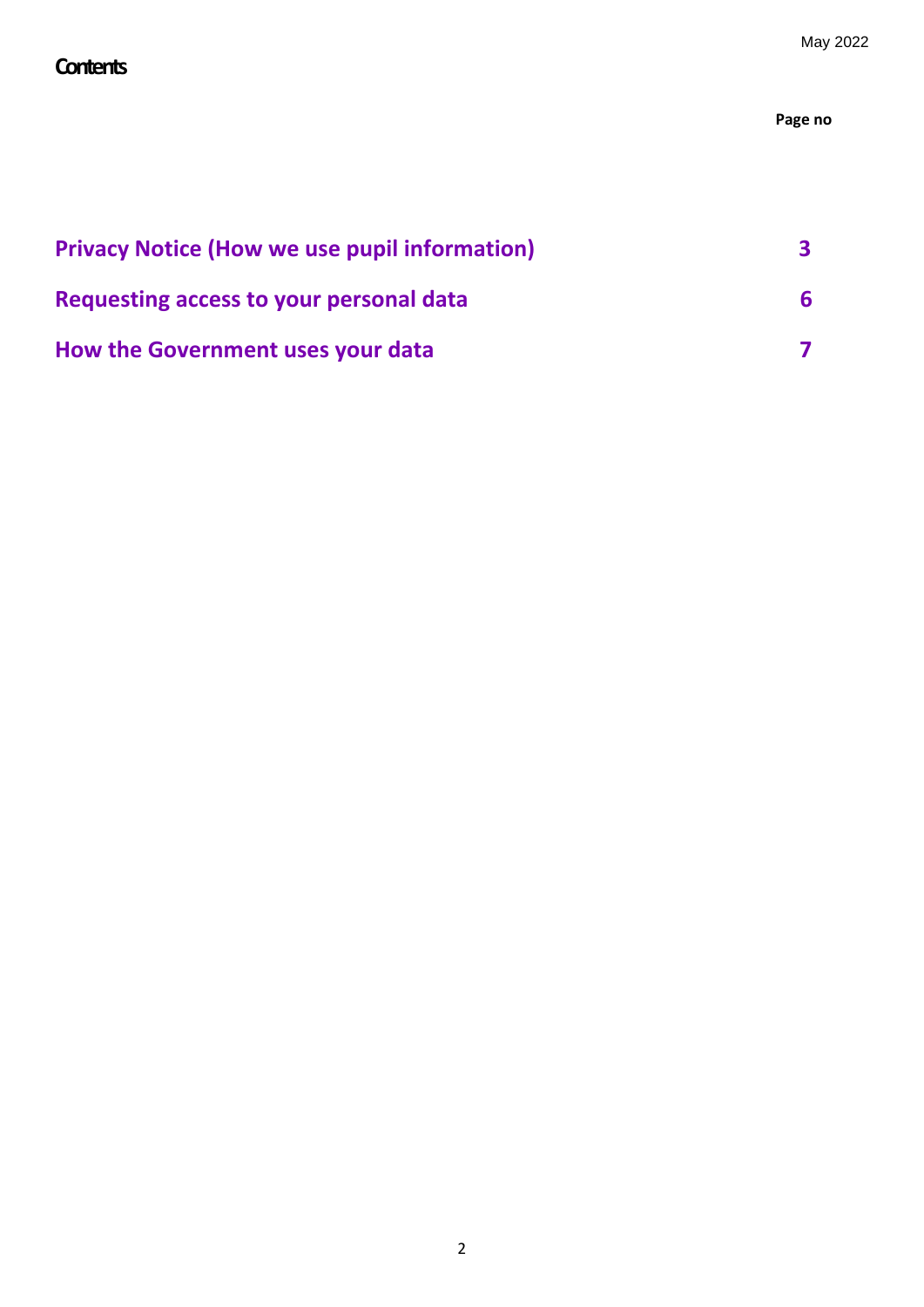# **Privacy Notice (How we use pupil information)**

#### **Who is responsible for this information?**

Mersham Primary School is the Data Controller for the use of personal data in this privacy notice. Name: Mersham Primary School Email: [headteacher@mersham.kent.sch.uk](mailto:headteacher@mersham.kent.sch.uk) OR [secretary@mersham.kent.sch.uk](mailto:secretary@mersham.kent.sch.uk) Address: Mersham Primary School, The Forstal, Ashford, TN25 6NU

The categories of pupil information that we process include:

- personal identifiers and contacts (such as name, unique pupil number, contact details and address)
- characteristics (such as ethnicity, language, and free school meal eligibility)
- safeguarding information (such as court orders and professional involvement)
- special educational needs (including the needs and ranking)
- medical and administration (such as doctors' information, child health, dental health, allergies, medication and dietary requirements)
- attendance (such as sessions attended, number of absences, absence reasons and any previous schools attended)
- assessment and attainment (such as key stage 1 and phonics results, post 16 courses enrolled for and any relevant results)
- behavioural information (such as exclusions and any relevant alternative provision put in place)

This list is not exhaustive, for further information on the current list of categories of information we process please contact us.

#### **Why we collect and use pupil information**

The personal data collected is essential, for the school to fulfil their official functions and meet legal requirements.

We collect and use pupil information, for the following purposes:

- a) to support pupil learning
- b) to monitor and report on pupil attainment progress
- c) to provide appropriate pastoral care
- d) to assess the quality of our services
- e) to keep children safe (food allergies, or emergency contact details)
- f) to meet the statutory duties placed upon us by the department for education

Under the UK General Data Protection Regulation (UK GDPR), the lawful bases we rely on for processing pupil information are:

- for the purposes of (a), (b), (c) & (d) in accordance with the legal basis of Public task: collecting the data is necessary to perform tasks that schools are required to perform as part of their statutory function
- for the purposes of (e) in accordance with the legal basis of Vital interests: to keep children safe (food allergies, or medical conditions)
- for the purposes of (f) in accordance with the legal basis of Legal obligation: data collected for DfE census information
	- $\triangleright$  [Section 537A of the Education Act 1996](http://www.legislation.gov.uk/ukpga/1996/56/section/537A)
	- $\triangleright$  [the Education Act 1996 s29\(3\)](http://www.legislation.gov.uk/ukpga/1996/56/section/29)
	- [the Education \(School Performance Information\)\(England\) Regulations 2007](http://www.legislation.gov.uk/uksi/2007/2324/contents/made)
	- [regulations 5 and 8 School Information \(England\) Regulations 2008](http://www.legislation.gov.uk/uksi/2008/3093/pdfs/uksi_20083093_en.pdf)
	- [the Education \(Pupil Registration\) \(England\) \(Amendment\) Regulations 2013](http://www.legislation.gov.uk/uksi/2013/756/contents/made)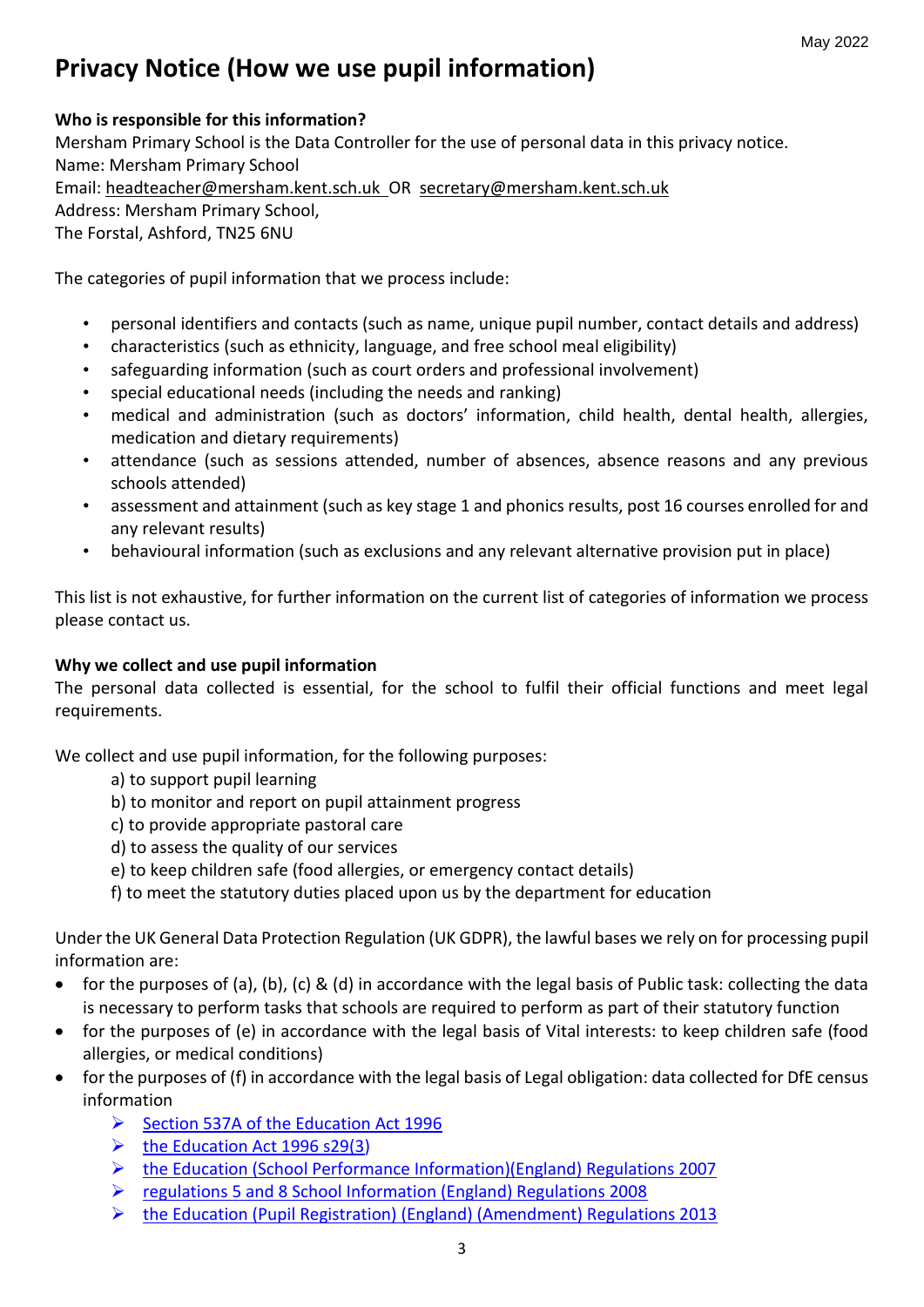In addition, concerning any special category data:

• *In the case of ethnicity and fingerprint information: condition a: the data subject has given explicit consent to the processing of those personal data for one or more specified purposes, except where Union or Member State law provide that the prohibition referred to in paragraph 1 may not be lifted by the data subject.*

#### **Collecting pupil information**

We obtain pupil information via registration forms at the start of each academic year. In addition, when a child joins us from another school, we are sent a secure file containing relevant information. Pupil data is essential for the schools' operational use. Whilst most of the pupil information you provide to us is mandatory, some of it is provided to us on a voluntary basis. In order to comply with UK GDPR we will inform you at the point of collection, whether you are required to provide certain pupil information to us or if you have a choice in this and we will tell you what you need to do if you do not want to share this information with us.

#### **Storing pupil data**

We hold pupil data securely for the set amount of time shown in our data retention schedule. For more information regarding our data retention schedule and how we keep your data safe, please contact us.

#### **Who we share pupil information with**

- We routinely share pupil information with:
- school that the pupil attends after leaving us
- our local authority
- youth support services (pupils aged 13+)
- the Department for Education (DfE)
- Local Authorities

#### **Why we routinely share pupil information**

We do not share information about our pupils with anyone without consent unless the law and our policies allow us to do so.

#### **Youth support services Pupils aged 13+**

Once our pupils reach the age of 13, we also pass pupil information to our local authority and / or provider of youth support services as they have responsibilities in relation to the education or training of 13-19 year olds under section 507B of the Education Act 1996.

This enables them to provide services as follows:

- youth support services
- careers advisers

A parent or guardian can object to any information in addition to their child's name, address and date of birth being passed to their local authority or provider of youth support services by informing us. This right is transferred to the child / pupil once they reach the age 16.

#### **Pupils aged 16+**

We will also share certain information about pupils aged 16+ with our local authority and / or provider of youth support services as they have responsibilities in relation to the education or training of 13-19 year olds under section 507B of the Education Act 1996.

This enables them to provide services as follows:

• post-16 education and training providers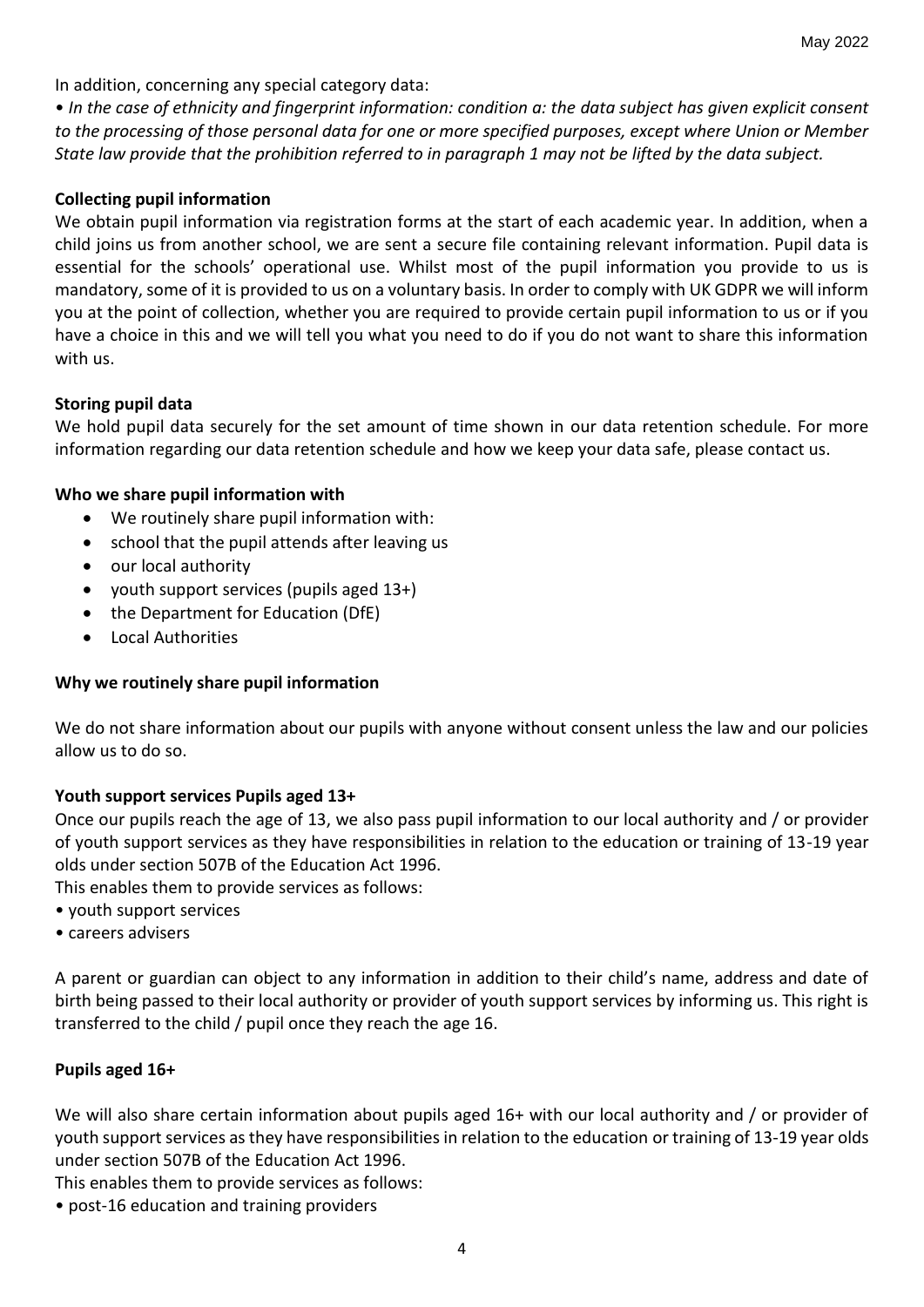- youth support services
- careers advisers

A child / pupil once they reach the age of 16 can object to only their name, address and date of birth is passed to their local authority or provider of youth support services by informing us. Data is securely transferred to the youth support service via a secure file transferring system and is stored within local authority software. For more information about services for young people, please visit our local authority website.

#### **Department for Education**

We are required to share information about our pupils with the Department for Education (DfE) either directly or via our local authority for the purpose of data collections, under:

- [Section 537A of the Education Act 1996](http://www.legislation.gov.uk/ukpga/1996/56/section/537A)
- [the Education Act 1996 s29\(3\)](http://www.legislation.gov.uk/ukpga/1996/56/section/29)
- [the Education \(School Performance Information\)\(England\) Regulations 2007](http://www.legislation.gov.uk/uksi/2007/2324/contents/made)
- [regulations 5 and 8 School Information \(England\) Regulations 2008](http://www.legislation.gov.uk/uksi/2008/3093/pdfs/uksi_20083093_en.pdf)
- [the Education \(Pupil Registration\) \(England\) \(Amendment\) Regulations 2013](http://www.legislation.gov.uk/uksi/2013/756/contents/made)

All data is transferred securely and held by DfE under a combination of software and hardware controls, which meet the current [government security policy framework](https://www.gov.uk/government/publications/security-policy-framework). For more information, please see 'How Government uses your data' section.

#### **Local Authorities**

We may be required to share information about our pupils with the local authority to ensure that they can conduct their statutory duties under the **Schools Admission Code** including conducting Fair Access Panels.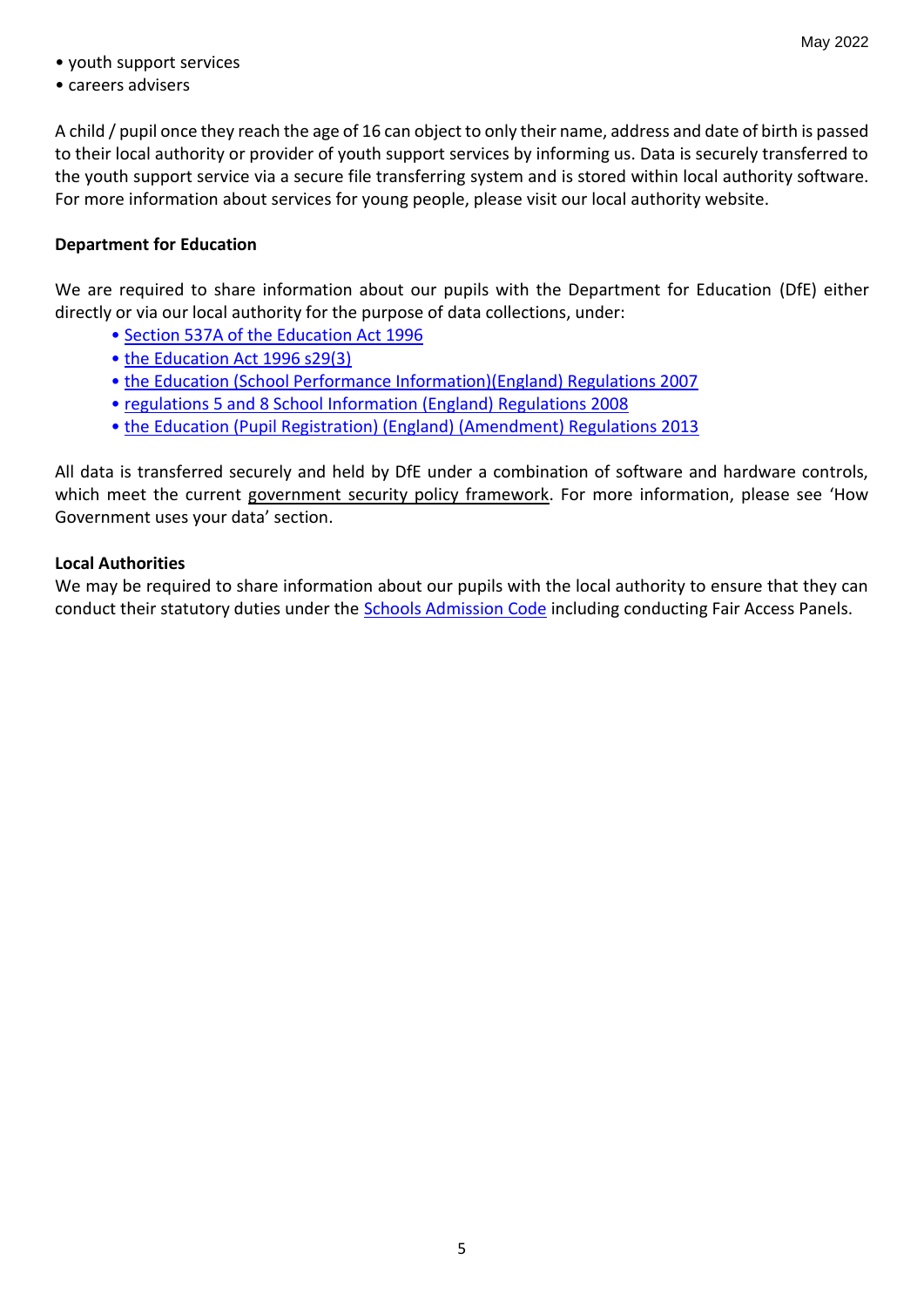## **Requesting access to your personal data**

Under UK GDPR, parents and pupils have the right to request access to information about them that we hold. To make a request for your personal information, or be given access to your child's educational record, contac[t headteacher@mersham.kent.sch.uk](mailto:headteacher@mersham.kent.sch.uk) OR [secretary@mersham.kent.sch.uk](mailto:secretary@mersham.kent.sch.uk)

Depending on the lawful basis above, you may also have the right to:

- object to processing of personal data that is likely to cause, or is causing, damage or distress
- prevent processing for the purpose of direct marketing
- object to decisions being taken by automated means
- in certain circumstances, have inaccurate personal data rectified, blocked, erased or destroyed; and
- a right to seek redress, either through the ICO, or through the courts

If you have a concern about the way we are collecting or using your personal data, you should raise your concern with us in the first instance or directly to the Information Commissioner's Office at <https://ico.org.uk/concerns/>

#### **Withdrawal of consent and the right to lodge a complaint**

Where we are processing your personal data with your consent, you have the right to withdraw that consent. If you change your mind, or you are unhappy with our use of your personal data, please let us know by contacting [headteacher@mersham.kent.sch.uk](mailto:headteacher@mersham.kent.sch.uk) or [secretary@mersham.kent.sch.uk](mailto:secretary@mersham.kent.sch.uk)

#### **Last updated**

We may need to update this privacy notice periodically, so we recommend that you revisit this information from time to time. This version was last updated on date.

#### **Contact**

If you would like to discuss anything in this privacy notice, please contact at one of the following:

- [headteacher@mersham.kent.sch.uk](mailto:headteacher@mersham.kent.sch.uk)
- [secretary@mersham.kent.sch.uk](mailto:secretary@mersham.kent.sch.uk)
- dpo@privacyculture.com
- Our local authority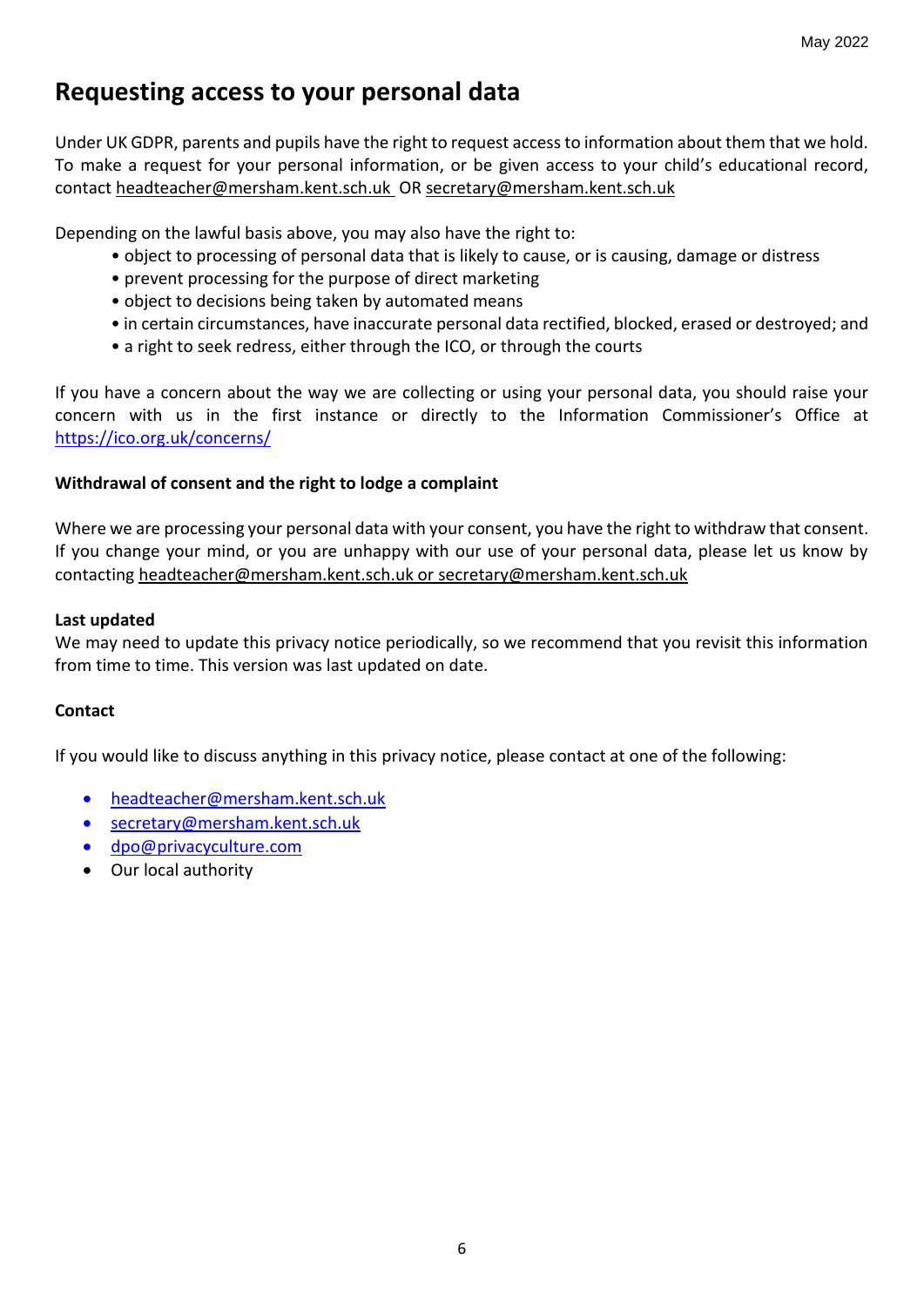# **How the Government uses your data**

The pupil data that we lawfully share with the DfE through data collections:

- underpins school funding, which is calculated based upon the numbers of children and their characteristics in each school.
- informs 'short term' education policy monitoring (for example, school GCSE results or Pupil Progress measures).
- supports 'longer term' research and monitoring of educational policy. (for example, how certain subject choices go on to affect education or earnings beyond school)

#### **Data collection requirements**

To find out more about the data collection requirements placed on us by the Department for Education (for example; via the school census) go to [https://www.gov.uk/education/data-collection-and-censuses-for](https://www.gov.uk/education/data-collection-and-censuses-for-schools)[schools](https://www.gov.uk/education/data-collection-and-censuses-for-schools)

#### **The National Pupil Database (NPD)**

Much of the data about pupils in England goes on to be held in the National Pupil Database (NPD). The NPD is owned and managed by the Department for Education and contains information about pupils in schools in England. It provides invaluable evidence on educational performance to inform independent research, as well as studies commissioned by the Department.

It is held in electronic format for statistical purposes. This information is securely collected from a range of sources including schools, local authorities and awarding bodies.

To find out more about the NPD, go to: [https://www.gov.uk/government/publications/national-pupil](https://www.gov.uk/government/publications/national-pupil-database-user-guide-andsupporting-information)[database-user-guide-andsupporting-information](https://www.gov.uk/government/publications/national-pupil-database-user-guide-andsupporting-information)

#### **Sharing**

The law allows the Department to share pupils' personal data with certain third parties, including:

- schools
- local authorities
- researchers
- organisations connected with promoting the education or wellbeing of children in England
- other government departments and agencies
- organisations fighting or identifying crime

For more information about the Department's NPD data sharing process, please visit: <https://www.gov.uk/data-protection-how-we-collect-and-share-research-data>

Organisations fighting or identifying crime may use their legal powers to contact DfE to request access to individual level information relevant to detecting that crime.

For information about which organisations the Department has provided pupil information, (and for which project) or to access a monthly breakdown of data share volumes with Home Office and the Police please visit the following website:<https://www.gov.uk/government/publications/dfe-external-data-shares>